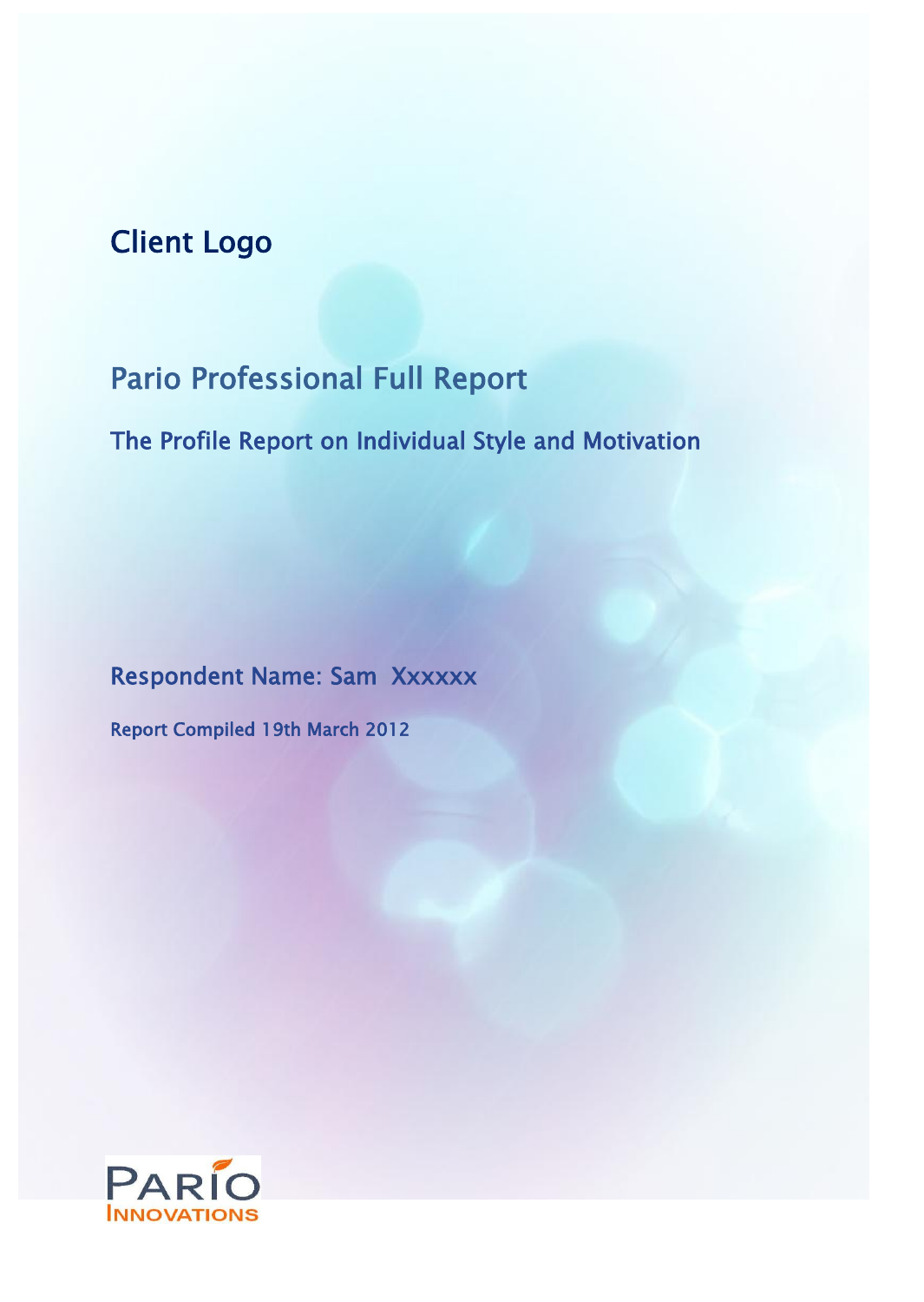## Introduction

The Pario Professional questionnaire reviews work preferences and motivation, and how these link to behaviour at work. The report identifies factors affecting performance, enabling these to be explored through one-to-one feedback, perhaps linked to an interview, coaching, or as part of a team development workshop. It should be noted that certain scores can contribute to a strength in one area but may also be linked to personal development needs in another. This might, for example, apply to a very task-orientated approach which then has a negative impact on interpersonal effectiveness.

Sam's preferences are summarized in terms of his Approach to Problems, People and Tasks. The three areas can also be linked to underlying competencies associated with the "Head, Heart & Hands" – described in terms of Problems, People and Tasks. The Profile Overview (Part 1) summarizes behaviour associated with the main preferences, which may link to strengths, and these can be explored as part of the feedback process.

The report is based on the pattern of response made at the time the questionnaire was completed. The scores recorded on the profile indicate the number of items selected on each scale, highlighting the relative emphasis Sam has placed on each dimension. The profile should not be regarded as permanently fixed and scores can change as a result of new work demands, changing attitudes towards work, possibly linked to training or coaching, and increased experience in a particular role.

The report is prepared in good faith and the interpretation is designed to provide an overview of the main points emerging from the questionnaire. It can be used to explore Sam's approach and identify issues that relate to his future development. This information can form part of a broader assessment or development process but should not be used in isolation. It is important that any issues raised in this report are seen in the context of his role and reviewed by means of a full feedback discussion.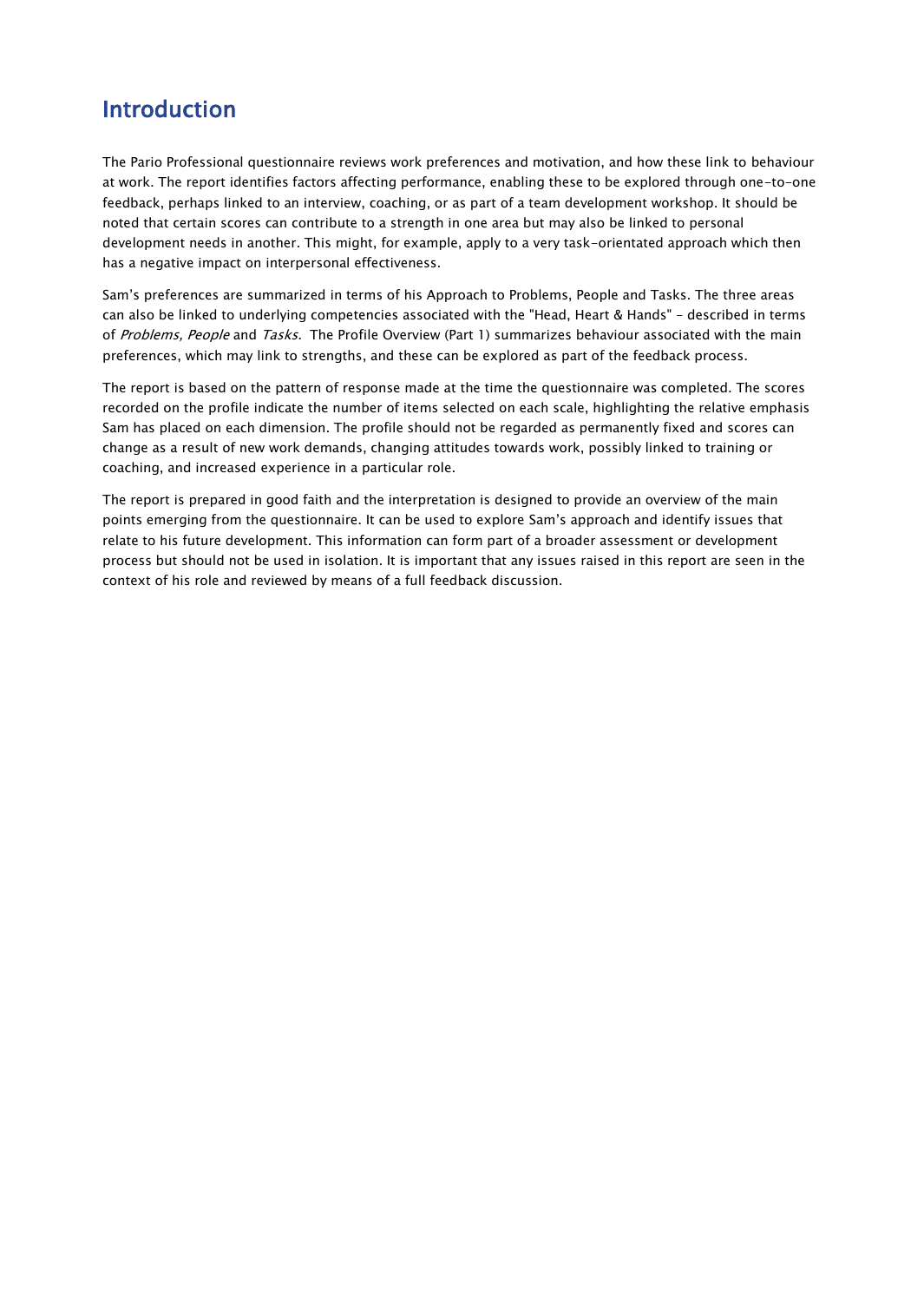## Part 1: An Overview of the Profile

#### 1.1 KEY ASPECTS OF BEHAVIOUR

Sam's approach will be characterised by the behaviour summarised in the following statements, reflecting the effect of motivational factors and his response to specific work demands.

## A. Aspects of the profile receiving a very high level of emphasis are described below.

Achieving high standards and setting an example to others. Persevering with tasks and overcoming obstacles.

#### B. Fairly significant emphasis is placed on:

Dealing with conceptual and theoretical issues. Being responsive to changing demands and new ways of working. Exploring issues with others and generating new solutions. Being in control of people and situations. Gaining a high level of recognition from other people. Reacting quickly to situations and feeling impatience with delay. Being decisive and confident in determining a course of action.

## C. Consideration should also be given to other behaviour which will feature in Sam's approach reflecting the much lower emphasis given to some aspects of the profile.

Not getting involved in detail or worrying about making mistakes. Not actively supporting or developing new projects and initiatives. Not actively expressing his views as a team member (or less likely to 'flex' his approach and use a range of influencing styles within the group?). Having very little personal involvement in completing a task. Avoiding problems and not taking a strong stand on matters of principle.

#### 1.2 Summary of Broad Trends

In taking an overview of Sam's profile, there is evidence that he will have some interest in expressing his ideas and actively influencing events when responding to situations at work. Compared to other professionals, he is likely to demonstrate a moderate level of initiative in deciding what is required, and an element of personal drive may be evident. At the same time, Sam is likely to have a moderately confident, out-going style of working, and this will be reflected in some willingness to respond positively to situations and seek to influence the outcomes.

There is some preference for adopting an active, positive role and examining wider issues and/or possibilities. There is evidence of a forward-looking approach. This will be linked to a moderate level of interaction with others to review activities and help set direction. It is also evident that Sam places somewhat less emphasis than most on adopting a focused approach in working towards the achievement of assignments. This means that he will give somewhat less consideration to precisely defining what the task requires. Some preference for maintaining flexibility is indicated, with less attention to detailed scheduling of work as a means of reaching objectives. At the same time, he will have some concern for being personally organised in his approach to work. This point is examined in more detail in Part 2 of the report.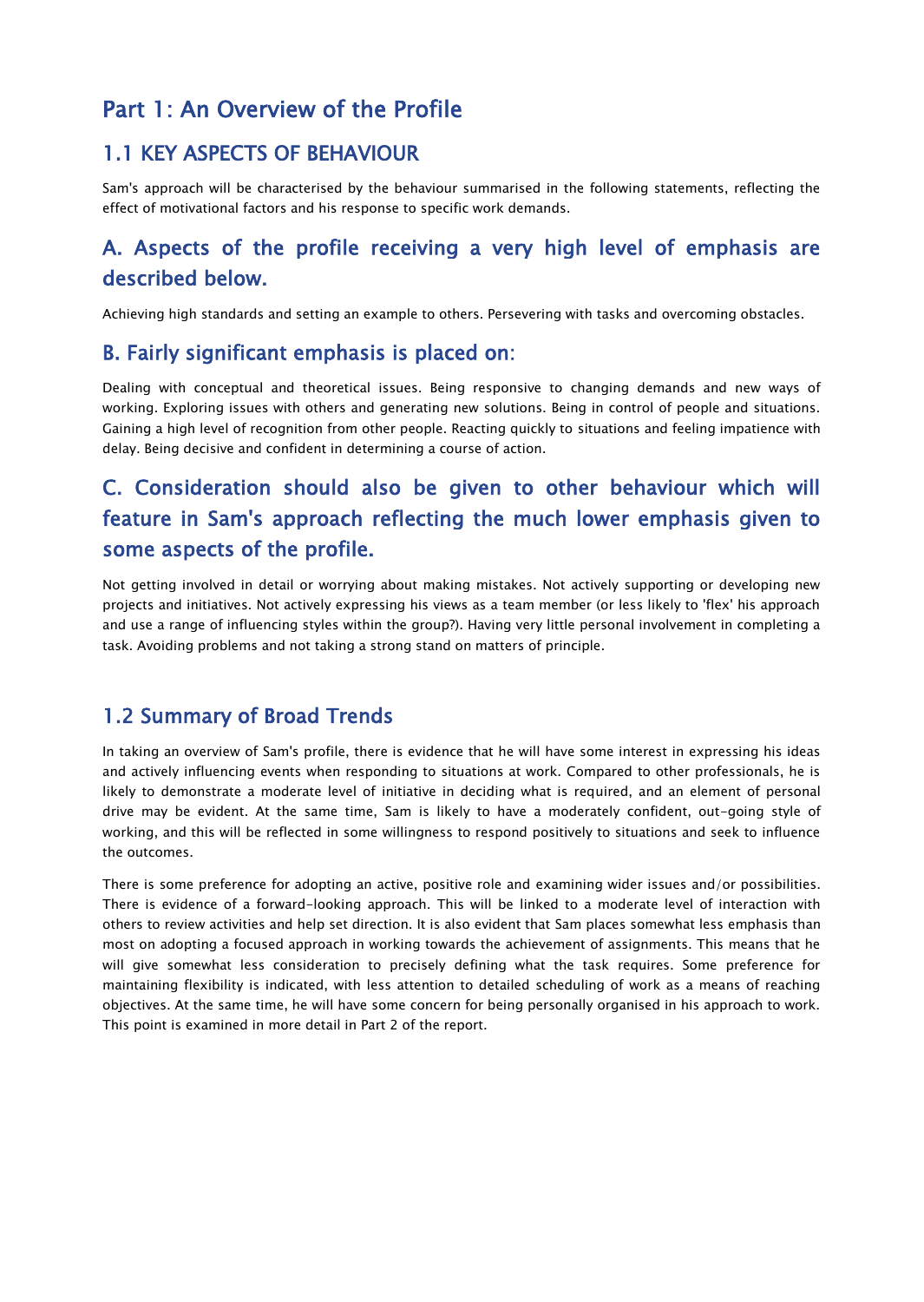## Part 2: Interpretation of the Profile

## 2.1 Approach to Problems

#### Analysis of Information

The moderately high emphasis placed on Broad Based Thinking suggests that Sam will give consideration to the wider consequences and implications of actions. This is likely to be characterised by him being aware of the need to examine alternatives and options associated with problems or issues at work. A fairly reflective attitude is evident, and this will be accompanied by a willingness to question existing procedures.

At the same time, the score shown on Innovative Response indicates that Sam is moderately responsive towards change. However, he may not actively challenge the status quo or take a clear stand on key issues. There may be some concern about other people's perspective when dealing with problems or situations at work. He could be reluctant to pursue issues when facing opposition from others. Overall, there is likely to be some questioning of established procedures and a preference for a reasonably forward-looking work environment.

There is a low concern for personal involvement in close detail, or precise checking of individual points to ensure accuracy. This suggests that Sam does not regard attending to specific detail as a key aspect of his role. He may prefer to focus on the wider issues relating to his work

The moderate emphasis on Personal Organisation shows a preference for maintaining a reasonably flexible approach, with some attention to planning and structure. Where possible, he is likely to be responsive to alternative ways of completing a task, and willing to adapt to changing requirements. It is also evident that the low concern for detailed accuracy will result in him focusing on the more general considerations, rather than the specific details that might be needed to complete a task. There could be some value in him focusing somewhat more attention on evaluating specific task requirements and the steps needed to achieve results.

### Flexibility of Response

The moderately high score on Creative Focus indicates that Sam has an interest in developing ideas and looking at new ways of resolving problems. This suggests that he will tend to be less committed to following existing procedures, or continue with one fixed approach. There is evidence of Broad Based Thinking, and this will be supported through discussion with others. There is some willingness to question the status quo, and this could be developed through structured discussion of issues.

Sam expresses a fairly low level of personal involvement in pushing forward new ideas and initiatives. This may, in part, be the result of him being in a job with very clearly defined responsibilities. However, lower scores on Developing Opportunities may indicate the need for more initiative, or greater awareness of how best to turn ideas into actions. There could be some benefit in him becoming more directly involved in looking at how new approaches might be introduced, and actively pursuing the possibilities.

The moderate score on Organisational Awareness indicates that Sam likes to find out what other people are thinking and will probably find time to discuss issues with them. This will help him understand what is happening elsewhere in the organisation and how people are likely to react to new developments.

The final scale in this section is described as the "Pressure Index". It highlights the extent to which someone wants their work to follow clearly defined standards and procedures. Sam's score suggests that he will generally maintain a fairly flexible and adaptable approach, although there may be some concern for doing things in a particular way, reflecting his personal preferences.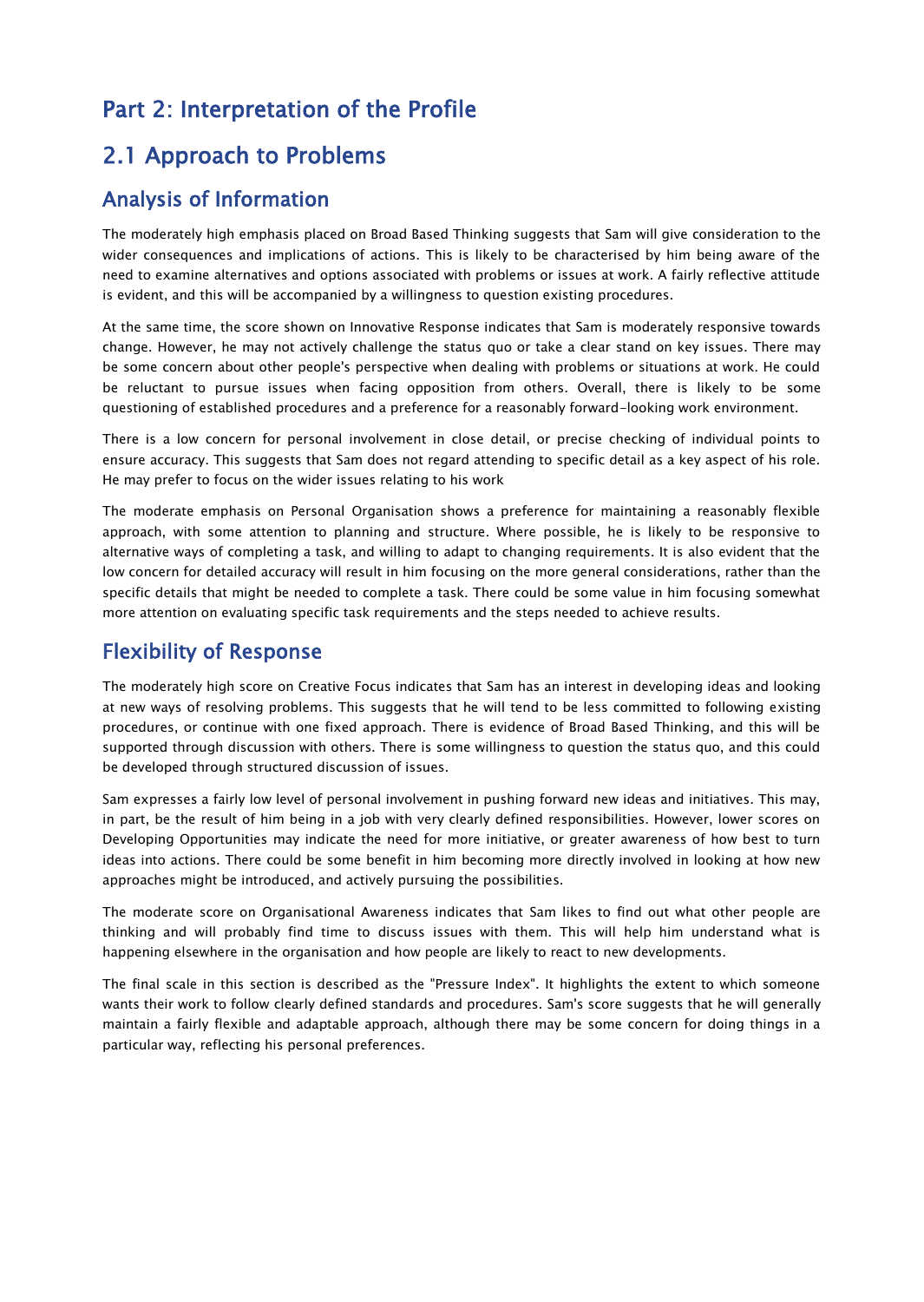## 2.2 Approach to People

#### Personal Interaction

There is a moderate emphasis on Leadership Focus, and this suggests that Sam will take some responsibility for clarifying technical or professional objectives and setting direction. An element of confidence is likely, but he may not actively seek opportunities that enable him to give a clear lead to others.

The moderately high score on Establishing Direction indicates that Sam likes to take charge of situations and have the opportunity to decide objectives.

Sam displays a moderately high level of Personal Reserve in his approach towards other people at work. This suggests that he will give some consideration to remaining professionally objective when reacting to the decisions or behaviour of colleagues, (or those reporting to him). Relatively little emotional response will be evident. However, this will be moderated, to some extent, by the wish to maintain positive relationships with other people.

His interaction with other people is characterised by a moderate concern about Personal Contact. This implies that he will give some consideration to the issue of developing or maintaining close relationships. He will seek to have some involvement as part of a group. This is coupled with some expectation that people should work on the basis of trust and mutual understanding.

#### Influence and Persuasion

There is evidence that Sam has a fairly strong need for recognition and acknowledgement at work, and this is highlighted by the moderately high emphasis given to Gaining Attention. He is likely to welcome the opportunity to make a personal impact and gain favourable feedback and encouragement from other people. However, there could sometimes be value in him being more active in putting forward suggestions or proposals when working with a group of people. There might also be some tendency to avoid or minimise conflict or disagreement, possibly in order to get acceptance for his ideas and proposals.

At the same time, the moderate score on Gaining Approval means that he will have some regard for the standards or expectations of others. This will be balanced against a moderately expressed preference for forming his own, independent perspective on issues. This should be considered alongside the emphasis placed on Organisational Awareness. The profile suggests that he will usually pay some attention to other people's views when defining the issues relating to a task.

Sam expresses a moderate need to participate in team-based work, and this will affect the extent to which he seeks the contribution and support of other people. He will tend to view Team Involvement in the context of completing a task. The moderately high need for Personal Contact does reflect some concern for friendly social interaction, possibly at a one-to-one level. It is likely that he will seek to give a lead and adopt a moderate profile within the group. His approach should also be considered in the context of the moderately high score on Gaining Attention. This suggests a fairly high profile style and a wish for recognition. It may support his ability to generate enthusiasm and commitment.

Further insight into his Approach to People can be gained by referring to his relatively low score on Team Influence. This suggests that he will tend to be less confident in dealing with other people, and only make a limited contribution in meetings. It is less likely that he will 'flex' his approach and use a range of influencing styles within the group). However, the moderate score on Team Involvement does indicate a wish to work within a group setting. There is also the moderate emphasis on Leadership Focus, suggesting that when necessary he will decide objectives and set direction.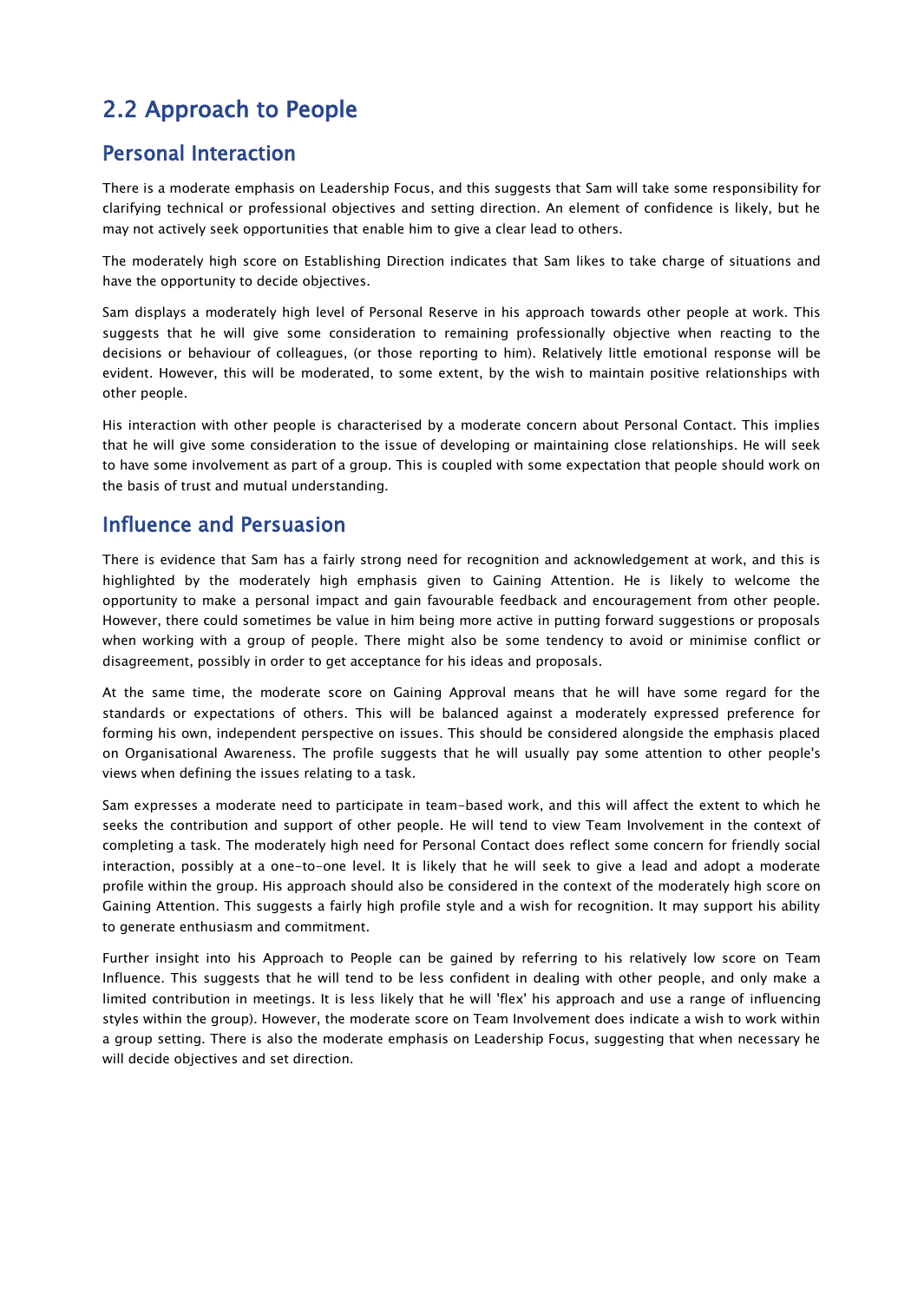## 2.3 Approach to Tasks

### Decision Making

A clear preference for completing things quickly and responding to deadlines is indicated by the moderately high emphasis placed on Speed of Response. A sense of urgency may be apparent on occasions. This is linked with a more reflective approach, suggesting that attention will be given to thinking through the broader issues relating to a task.

It is also apparent from the fairly low score on Seeking Direction that Sam does not require close supervision or guidance when dealing with work assignments. This suggests a fairly strong preference for a self-reliant approach. Somewhat closer attention to preparation and planning could be relevant to the successful implementation of assignments.

A moderately high level of conviction when deciding a course of action is highlighted by Sam's score on Decision Confidence. This suggests that he will feel fairly competent when required to respond quickly to a situation, or take personal responsibility for finding a solution to a problem. Interaction with others, suggested by the moderate score on Team Involvement, indicates a degree of consultation with others.

In the context of task accomplishment and achievement of high standards, there is very high emphasis given to Striving for Success. As a result, Sam is very likely to set demanding personal targets for himself and will tend to view his work as setting an example to others. This suggests that he is working to extremely well defined performance standards. He will require little direction from others. The fairly high need for personal recognition could be important in gaining a full understanding of his style.

#### Focus on Outcomes

The score recorded on Task Commitment suggests that Sam will have a high need to make a strong personal commitment to his work, contributing significant time and effort to overcoming problems. Sam will place value on the work ethic and this will tend to characterise his approach.

Accompanying the high level of drive directed towards personally resolving problems, there is a low need for on-going involvement in Task Completion. Sam will, therefore, prefer to move on to new assignments once a particular task or project is underway. Combined with his comparatively low interest in detail, there will be less concern in following through on the specific aspects of implementation.

The comparatively low score on Confronting Issues indicates that Sam places relatively little emphasis on surfacing problems or dealing directly with issues. This may indicate a preference for a co-operative style of working. A moderate level of emotional control will tend to be apparent in the way he responds to situations. The wish to maintain positive working relationships could also be relevant in this context.

Sam's Approach to Tasks will also be associated with a emphasis on maintaining an impartial and professionally objective style of working. He has some concern that other people should share the same outlook or values as himself. This is linked to the perspective that a sense of common purpose will contribute to achieving good results.